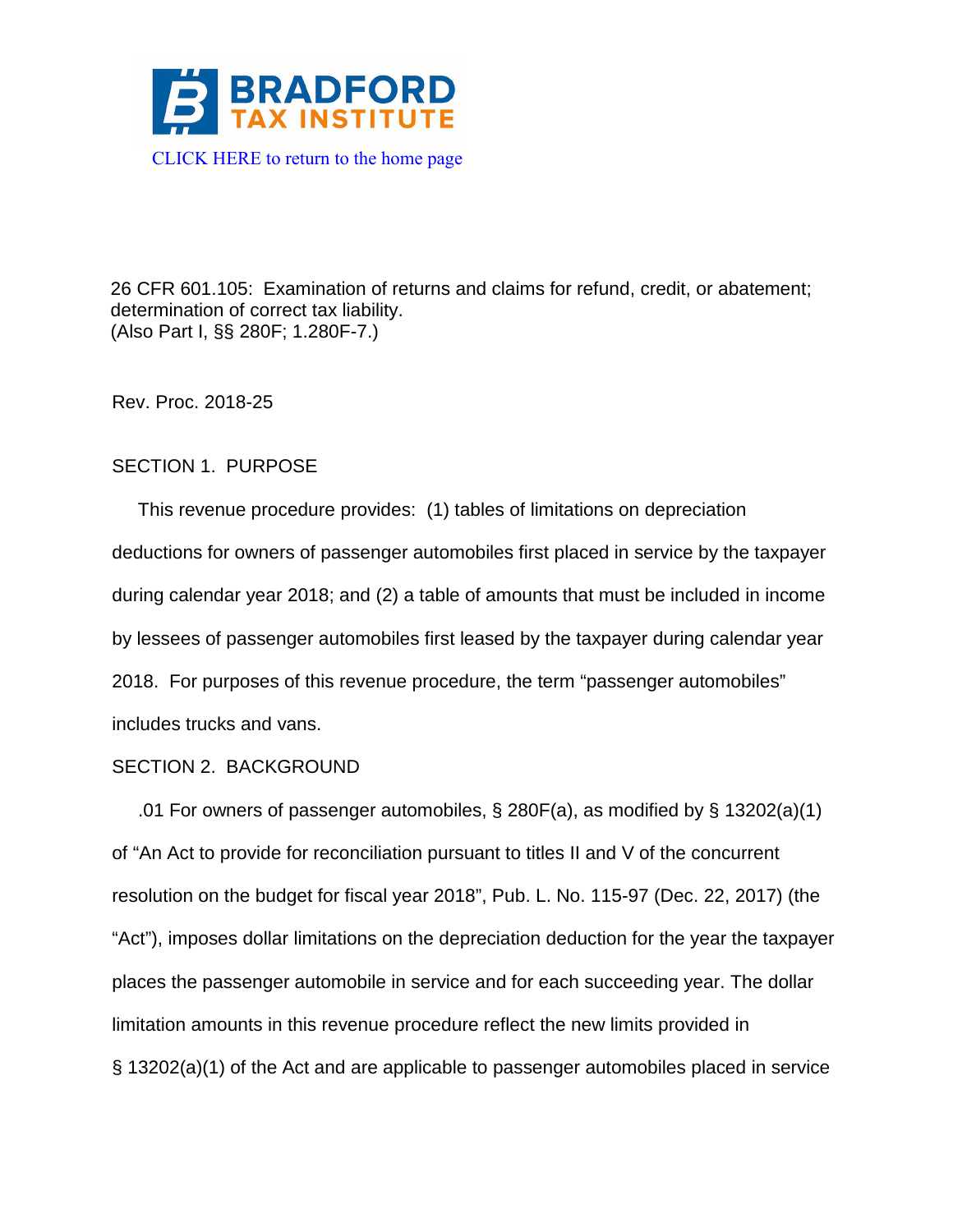during calendar year 2018.

 .02 Section 13201 of the Act amended § 168(k) to extend and modify the additional first year depreciation deduction for qualified property acquired and placed in service after September 27, 2017, and before January 1, 2027. Section 168(k)(1) provides that, in the case of qualified property, the depreciation deduction allowed under  $\S$  167(a) for the taxable year in which the property is placed in service includes an allowance equal to the applicable percentage of the property's adjusted basis (hereinafter, referred to as " $\S$  168(k) additional first year depreciation deduction"). Pursuant to  $\S$  168(k)(6)(A), the applicable percentage is 100 percent for qualified property acquired and placed in service after September 27, 2017, and placed in service before January 1, 2023, and is phased down 20 percent each year for property placed in service through December 31, 2026. However, if a taxpayer elects to apply  $\S$  168(k)(10) in the case of qualified property placed in service by the taxpayer during the first taxable year ending after September 27, 2017, the depreciation deduction allowed under § 167(a) for the taxable year includes an allowance equal to 50 percent of the property's adjusted basis. Pursuant to  $\S$  168(k)(8)(B)(i), the applicable percentage is 40 percent for qualified property acquired before September 28, 2017, and placed in service in 2018. For qualified property acquired and placed in service after September 27, 2017,  $\S$  168(k)(2)(F)(i) increases the first year depreciation allowed under  $\S$  280F(a)(1)(A)(i) by \$8,000. For qualified property acquired by the taxpayer before September 28, 2017, and placed in service by the taxpayer during 2018,  $\S$  168(k)(2)(F)(iii) increases the first year depreciation allowed under  $\S 280F(a)(1)(A)(i)$  by \$6,400.

.03 Tables 1 through 3 of this revenue procedure provide depreciation limitations for

- 2 -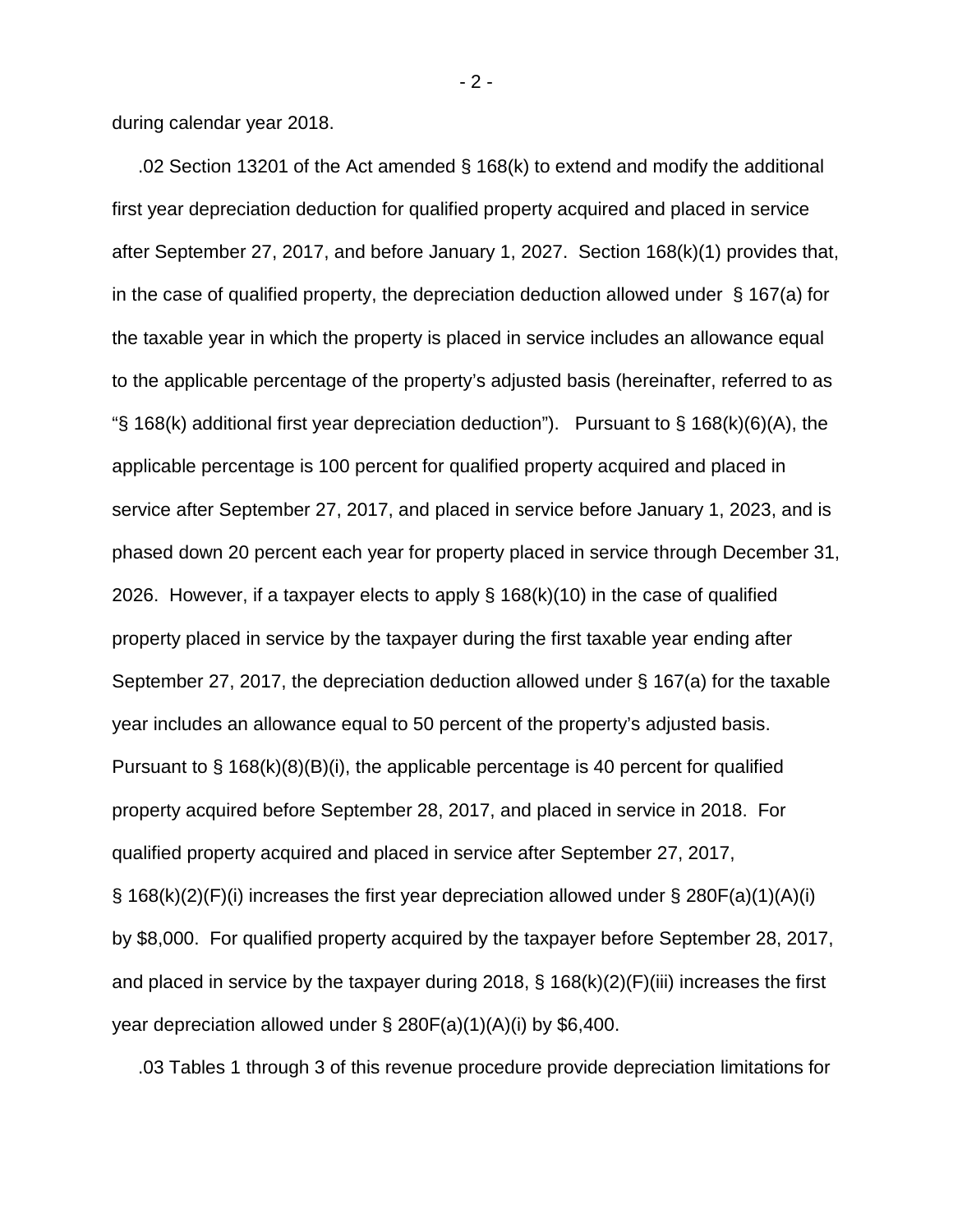passenger automobiles placed in service during calendar year 2018. Table 1 provides depreciation limitations for passenger automobiles acquired by the taxpayer before September 28, 2017, and placed in service by the taxpayer during calendar year 2018, for which the § 168(k) additional first year depreciation deduction applies. Table 2 provides depreciation limitations for passenger automobiles acquired by the taxpayer after September 27, 2017, and placed in service by the taxpayer during calendar year 2018, for which the § 168(k) additional first year depreciation deduction applies. Table 3 provides depreciation limitations for passenger automobiles placed in service during calendar year 2018 for which no § 168(k) additional first year depreciation deduction applies. The § 168(k) additional first year depreciation deduction does not apply for 2018 if the taxpayer: (1) did not use the passenger automobile during 2018 more than 50 percent for business purposes; (2) elected out of the § 168(k) additional first year depreciation deduction pursuant to  $\S$  168(k)(7) for the class of property that includes passenger automobiles; or (3) acquired the passenger automobile used and the acquisition of such property did not meet the acquisition requirements in  $§ 168(k)(2)(E)(ii).$ 

 .04 Section 280F(c)(2) requires a reduction to the amount of deduction allowed to the lessee of a leased passenger automobile. Pursuant to  $\S 280F(c)(3)$ , the reduction must be substantially equivalent to the limitations on the depreciation deductions imposed on owners of passenger automobiles. Under § 1.280F-7(a) of the Income Tax Regulations, this reduction requires a lessee to include in gross income an amount determined by applying a formula to the amount obtained from a table. Table 4 applies to lessees of passenger automobiles. This table shows income inclusion amounts for a

- 3 -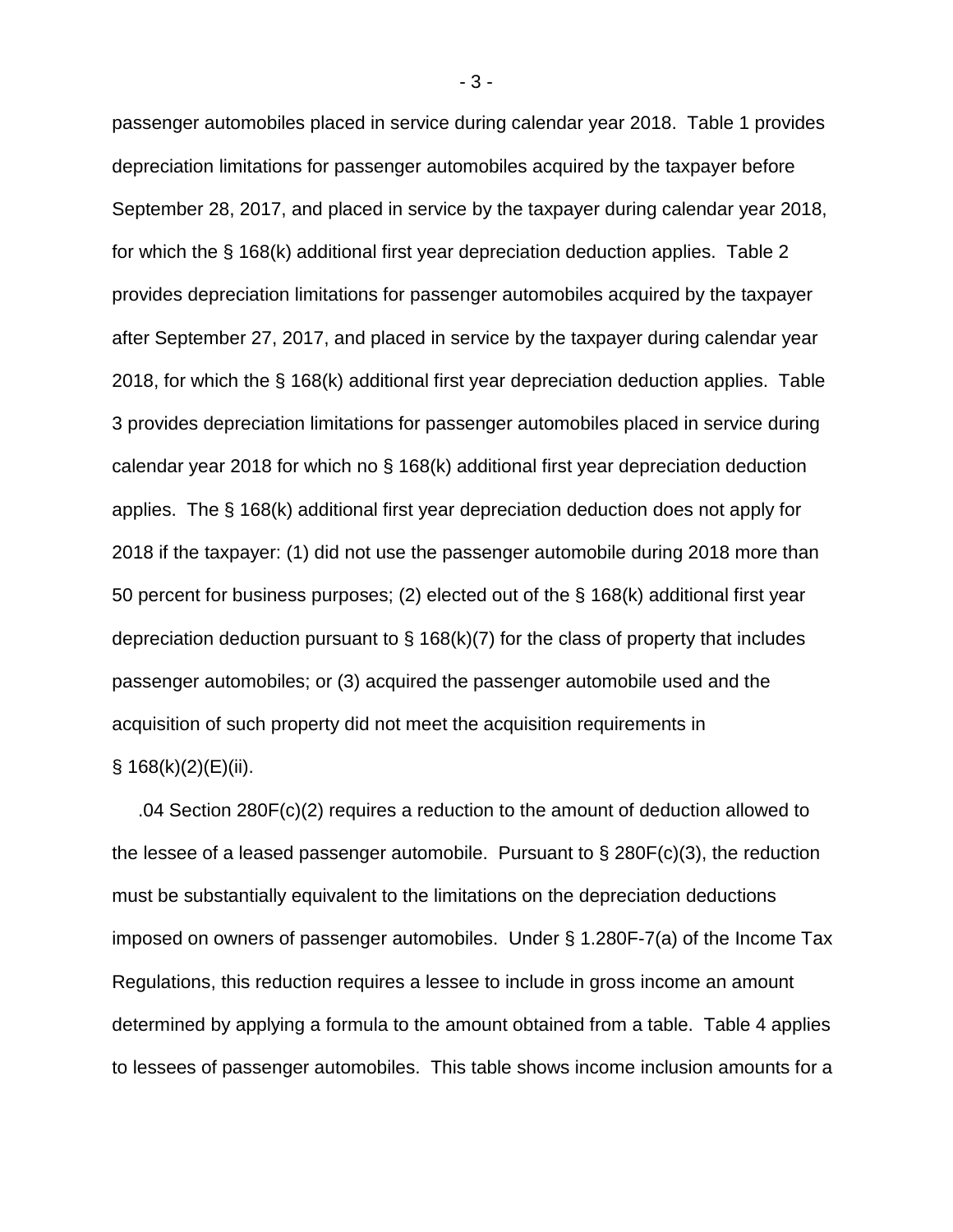range of fair market values for each taxable year after the passenger automobile is first leased.

#### SECTION 3. SCOPE

 .01 The limitations on depreciation deductions in section 4.01(2) of this revenue procedure apply to passenger automobiles, other than leased passenger automobiles, that are placed in service by the taxpayer in calendar year 2018, and continue to apply for each taxable year that the passenger automobile remains in service.

 .02 The table in section 4.02 of this revenue procedure applies to leased passenger automobiles for which the lease term begins during calendar year 2018. Lessees of these passenger automobiles must use these tables to determine the inclusion amount for each taxable year during which the passenger automobile is leased. See Rev. Proc. 2013-21, 2013-12 I.R.B. 660, for passenger automobiles first leased during calendar year 2013; Rev. Proc. 2014-21, 2014-11 I.R.B. 641, as amplified and modified by section 4.03 of Rev. Proc. 2015-19, 2015-8 I.R.B. 656, for passenger automobiles first leased during calendar year 2014; Rev. Proc. 2015-19, as amplified and modified by section 4.03 of Rev. Proc. 2016-23, 2016-16 I.R.B. 581, for passenger automobiles first leased during calendar year 2015, Rev. Proc. 2016-23 for passenger automobiles first leased during calendar year 2016, and Rev. Proc. 2017-29, 2017-14 I.R.B. 1065, for passenger automobiles first leased during calendar year 2017.

SECTION 4. APPLICATION

.01 Limitations on Depreciation Deductions for Certain Automobiles.

 (1) Amount of the inflation adjustment. Section 280F(a), as amended by § 13202(a)(1) of the Act, provides the limitation on depreciation for passenger

- 4 -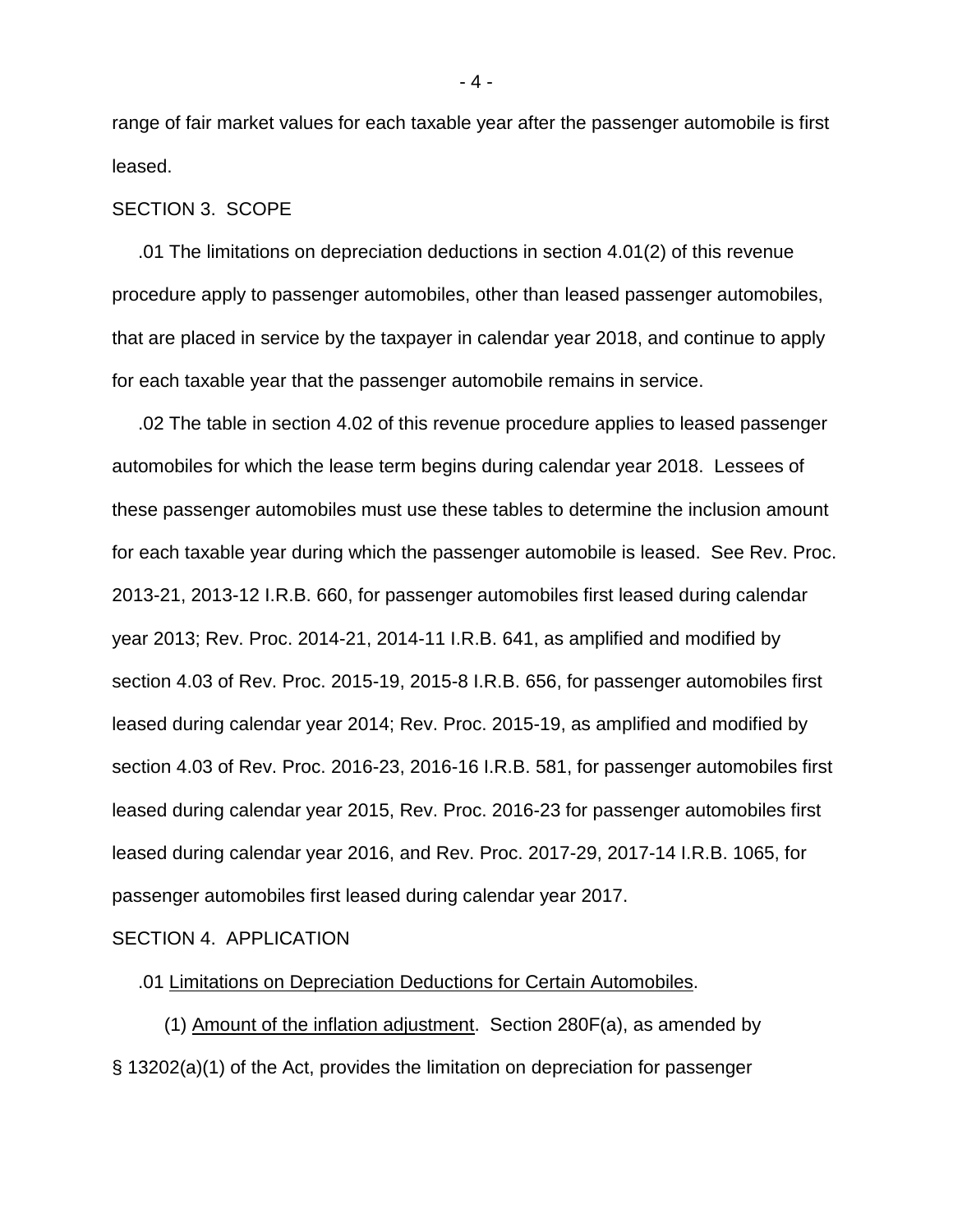automobiles placed in service during calendar year 2018. Accordingly, no adjustment for inflation applies to calendar year 2018. See  $\S$  280F(d)(7)(A), as amended by § 13202(a)(2)(B) of the Act.

 (2) Amount of the limitation. Tables 1 through 3 contain the dollar amount of the depreciation limitation for each taxable year for passenger automobiles a taxpayer places in service during calendar year 2018. Use Table 1 for a passenger automobile to which the § 168(k) additional first year depreciation deduction applies that is acquired before September 28, 2017, and placed in service during calendar year 2018; Table 2 for a passenger automobile to which the § 168(k) additional first year depreciation deduction applies that is acquired after September 27, 2017, and placed in service during calendar year 2018; and Table 3 for a passenger automobile for which no § 168(k) additional first year depreciation deduction applies.

| <b>REV. PROC. 2018-** TABLE 1</b>                                                                                                                                                                                           |          |  |  |  |  |  |
|-----------------------------------------------------------------------------------------------------------------------------------------------------------------------------------------------------------------------------|----------|--|--|--|--|--|
| DEPRECIATION LIMITATIONS FOR PASSENGER AUTOMOBILES<br>ACQUIRED BEFORE SEPTEMBER 28, 2017, AND PLACED IN SERVICE DURING<br>CALENDAR YEAR 2018 FOR WHICH THE § 168(k) ADDITIONAL FIRST YEAR<br>DEPRECIATION DEDUCTION APPLIES |          |  |  |  |  |  |
| <b>Tax Year</b>                                                                                                                                                                                                             | Amount   |  |  |  |  |  |
| 1st Tax Year                                                                                                                                                                                                                | \$16,400 |  |  |  |  |  |
| 2nd Tax Year                                                                                                                                                                                                                | \$16,000 |  |  |  |  |  |
| 3rd Tax Year                                                                                                                                                                                                                | \$9,600  |  |  |  |  |  |
| <b>Each Succeeding Year</b>                                                                                                                                                                                                 | \$5,760  |  |  |  |  |  |
|                                                                                                                                                                                                                             |          |  |  |  |  |  |
| PROC. $2018-*TARI F.2$<br>REV.                                                                                                                                                                                              |          |  |  |  |  |  |

| DEPRECIATION LIMITATIONS FOR PASSENGER AUTOMOBILES ACQUIRED<br>AFTER SEPTEMBER 27, 2017, AND PLACED IN SERVICE DURING CALENDAR<br>YEAR 2018, FOR WHICH THE § 168(k) ADDITIONAL FIRST YEAR DEPRECIATION<br><b>DEDUCTION APPLIES</b> |        |
|------------------------------------------------------------------------------------------------------------------------------------------------------------------------------------------------------------------------------------|--------|
| <b>Tax Year</b>                                                                                                                                                                                                                    | Amount |

1st Tax Year **\$ 18,000** 2nd Tax Year \$ 16,000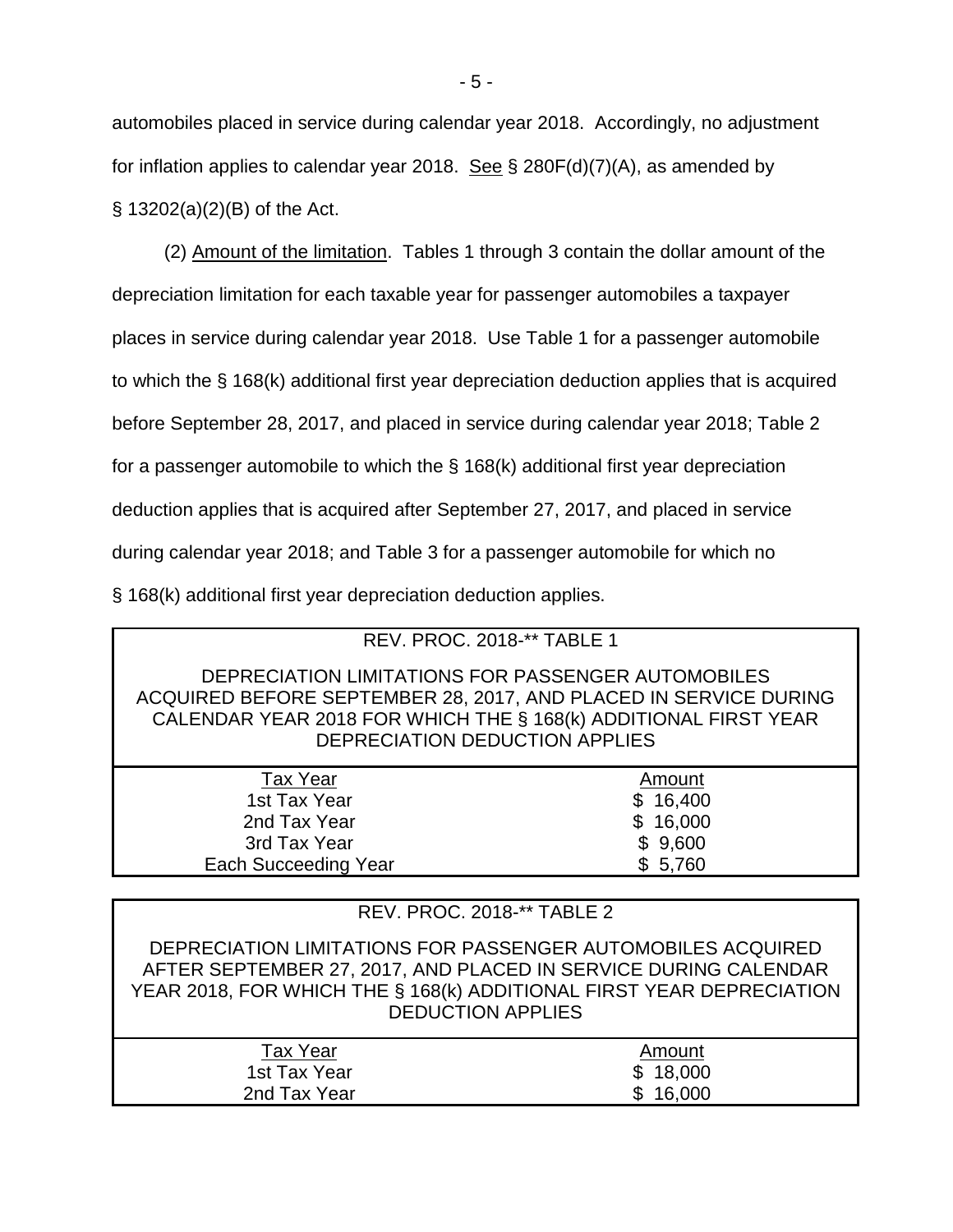| 3rd Tax Year         | \$9,600 |
|----------------------|---------|
| Each Succeeding Year | \$5,760 |

### REV. PROC. 2018-\*\* TABLE 3

## DEPRECIATION LIMITATIONS FOR PASSENGER AUTOMOBILES PLACED IN SERVICE DURING CALENDAR YEAR 2018 FOR WHICH NO § 168(k) ADDITIONAL FIRST YEAR DEPRECIATION DEDUCTION APPLIES

| Tax Year             | Amount   |
|----------------------|----------|
| 1st Tax Year         | \$10,000 |
| 2nd Tax Year         | \$16,000 |
| 3rd Tax Year         | \$9,600  |
| Each Succeeding Year | \$5,760  |

.02 Inclusions in Income of Lessees of Passenger Automobiles.

A taxpayer must follow the procedures in § 1.280F-7(a) for determining the income inclusion amounts for passenger automobiles first leased in calendar year 2018. In applying these procedures, lessees of passenger automobiles should use Table 4 of this revenue procedure.

# REV. PROC. 2018-\*\* TABLE 4 DOLLAR AMOUNTS FOR PASSENGER AUTOMOBILES WITH A LEASE TERM BEGINNING IN CALENDAR YEAR 2018 Fair Market Value of Tail Market Value of Tax Year During Lease<br>Passenger Automobile Over Not Over  $1$  1<sup>st</sup>  $1$  2<sup>nd</sup>  $3$ <sup>rd</sup>  $4$ <sup>th</sup>  $5$ <sup>th</sup> & later \$50,000 \$51,000 1 3 5 5 6 51,000 52,000 4 9 13 16 19 52,000 53,000 7 15 22 27 31 53,000 54,000 10 21 31 37 44 54,000 55,000 12 27 40 48 56 55,000 56,000 15 33 49 59 68 56,000 57,000 18 39 58 69 81 57,000 58,000 20 45 67 80 93 58,000 59,000 23 51 76 91 105 59,000 60,000 26 57 85 101 117 60,000 62,000 30 66 98 118 135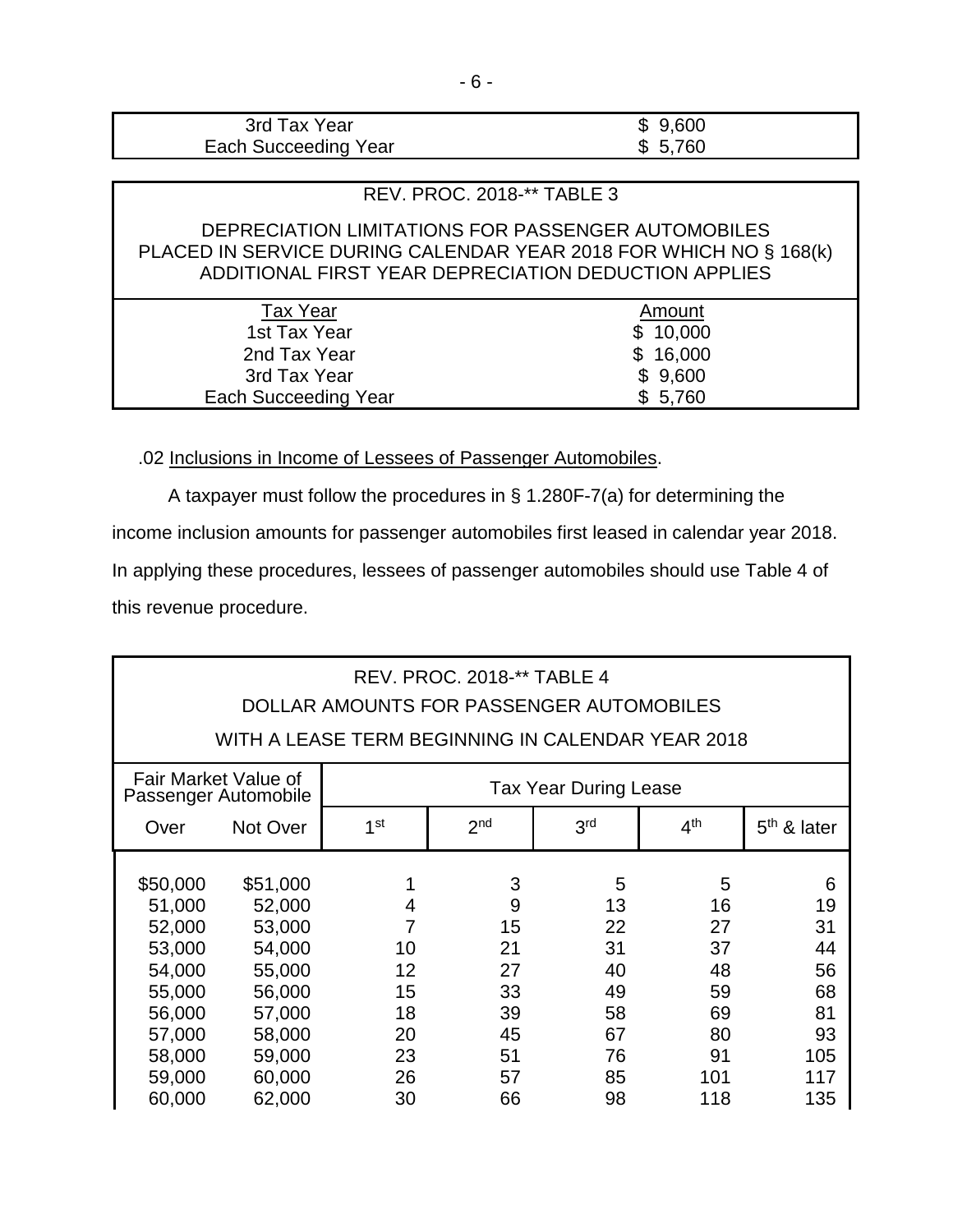| REV. PROC. 2018-** TABLE 4               |                                                   |                 |                              |                  |                 |               |  |
|------------------------------------------|---------------------------------------------------|-----------------|------------------------------|------------------|-----------------|---------------|--|
| DOLLAR AMOUNTS FOR PASSENGER AUTOMOBILES |                                                   |                 |                              |                  |                 |               |  |
|                                          | WITH A LEASE TERM BEGINNING IN CALENDAR YEAR 2018 |                 |                              |                  |                 |               |  |
|                                          | Fair Market Value of<br>Passenger Automobile      |                 | <b>Tax Year During Lease</b> |                  |                 |               |  |
| Over                                     | Not Over                                          | 1 <sup>st</sup> | 2 <sub>nd</sub>              | 3 <sup>rd</sup>  | 4 <sup>th</sup> | $5th$ & later |  |
| 62,000                                   | 64,000                                            | $\overline{36}$ | $\overline{78}$              | $\overline{116}$ | 139             | 160           |  |
| 64,000                                   | 66,000                                            | 41              | 90                           | 134              | 160             | 185           |  |
| 66,000                                   | 68,000                                            | 46              | 102                          | 152              | 181             | 210           |  |
| 68,000                                   | 70,000                                            | 52              | 114                          | 169              | 203             | 235           |  |
| 70,000                                   | 72,000                                            | 57              | 126                          | 187              | 225             | 259           |  |
| 72,000                                   | 74,000                                            | 63              | 138                          | 205              | 246             | 284           |  |
| 74,000                                   | 76,000                                            | 68              | 150                          | 223              | 267             | 309           |  |
| 76,000                                   | 78,000                                            | 74              | 162                          | 241              | 288             | 333           |  |
| 78,000                                   | 80,000                                            | 79              | 174                          | 259              | 310             | 357           |  |
| 80,000                                   | 85,000                                            | 89              | 195                          | 290              | 347             | 401           |  |
| 85,000                                   | 90,000                                            | 102             | 225                          | 335              | 400             | 463           |  |
| 90,000                                   | 95,000                                            | 116             | 255                          | 379              | 454             | 525           |  |
| 95,000                                   | 100,000                                           | 130             | 285                          | 423              | 508             | 586           |  |
| 100,000                                  | 110,000                                           | 150             | 330                          | 491              | 587             | 679           |  |
| 110,000                                  | 120,000                                           | 178             | 390                          | 579              | 695             | 802           |  |
| 120,000                                  | 130,000                                           | 205             | 450                          | 669              | 801             | 926           |  |
| 130,000                                  | 140,000                                           | 232             | 510                          | 758              | 908             | 1,049         |  |
| 140,000                                  | 150,000                                           | 260             | 570                          | 847              | 1,015           | 1,172         |  |
| 150,000                                  | 160,000                                           | 287             | 630                          | 936              | 1,122           | 1,296         |  |
| 160,000                                  | 170,000                                           | 314             | 691                          | 1,024            | 1,230           | 1,419         |  |
| 170,000                                  | 180,000                                           | 342             | 750                          | 1,114            | 1,336           | 1,543         |  |
| 180,000                                  | 190,000                                           | 369             | 810                          | 1,204            | 1,442           | 1,666         |  |
| 190,000                                  | 200,000                                           | 396             | 871                          | 1,292            | 1,550           | 1,789         |  |
| 200,000                                  | 210,000                                           | 424             | 930                          | 1,382            | 1,656           | 1,913         |  |
| 210,000                                  | 220,000                                           | 451             | 991                          | 1,470            | 1,764           | 2,036         |  |
| 220,000                                  | 230,000                                           | 478             | 1,051                        | 1,559            | 1,871           | 2,159         |  |
| 230,000                                  | 240,000                                           | 505             | 1,111                        | 1,649            | 1,977           | 2,283         |  |
| 240,000                                  | and over                                          | 533             | 1,171                        | 1,738            | 2,084           | 2,406         |  |

## SECTION 5. EFFECTIVE DATE

This revenue procedure applies to passenger automobiles that a taxpayer first

places in service or first leases during calendar year 2018.

SECTION 6. DRAFTING INFORMATION